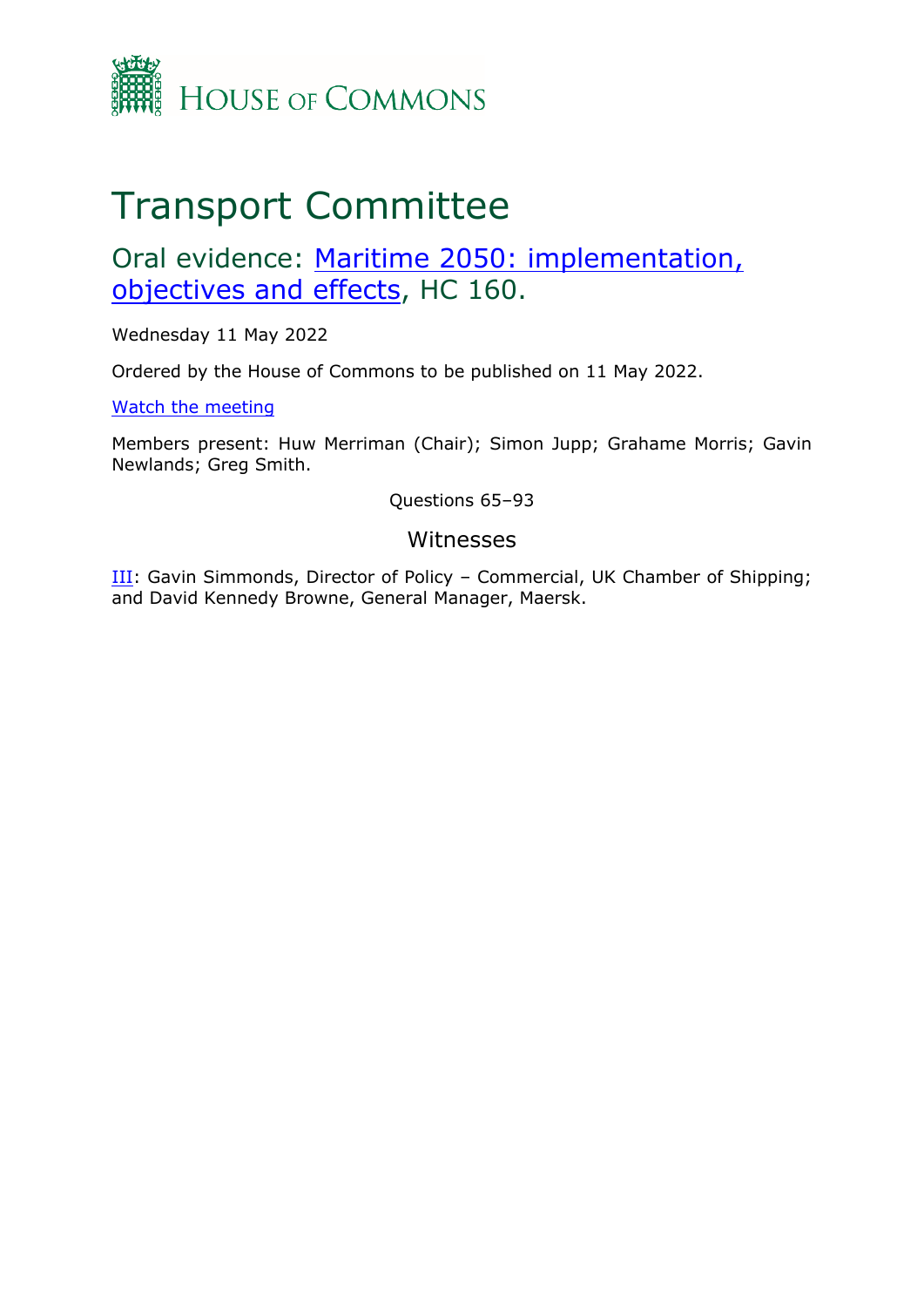

## Examination of witnesses

Witnesses: Gavin Simmonds and David Kennedy Browne.

Q65 **Chair:** We now have our final panel. I ask them to introduce themselves.

*Gavin Simmonds:* Good morning. Thank you for the invitation to give evidence today. My name is Gavin Simmonds. I am policy director for commercial issues at the UK Chamber of Shipping. It is probably worth making clear that the UK Chamber of Shipping is exactly what it claims to be. We have approximately 200 shipowning members and members working in the maritime business sector, as well as maritime services.

It is worth emphasising that the UK is still enormously influential in international shipping. In our membership, we have strong representation from companies and major global brands in all the different shipping sectors, from cruise to passenger ferries and pure ro-ro, to wet and dry bulk, to specialist vessels operating in the offshore sector and coastal shipping.

**Chair:** Thank you, Gavin. Good morning to you.

*David Kennedy Browne:* Good morning, Chair and Committee. Thank you for the invitation to give evidence. I work for a company called Maersk. We have traditionally been recognised as a large shipowner and vessel operator. Particularly now, our transformation is leading us to be the integrator of container logistics, which very much fits in with Maritime 2050 as part of the integrated end-to-end offering for our country. My role in the business is building innovative solutions, and working with customers, suppliers and authorities to develop them.

Q66 **Chair:** Excellent. Good morning to you, David. Thank you very much for being with us. It is great that you had a chance to listen to the evidence that went beforehand. I will go through the four themes we have been looking at: trade, competitive advantage, infrastructure and the environment.

Before we move to trade and competitive advantage, which Greg Smith will take us through, I have a brief opener. We talked about Maritime 2050 and we have heard about some of the benefits. Do those benefits apply to the shipping side as well as the ports side?

*David Kennedy Browne: Absolutely. As one of the earlier witnesses* said, they have built their strategy very much in line with the seven themes of Maritime 2050. We have not necessarily done that as Maersk, but when you look at our vision and what we are setting out to achieve in our mission, they tally very nicely together.

The key, and most important, thing is sustainability and our ESG agenda. Linked to that are people and digitisation technology. It all lines up perfectly.

Q67 **Chair:** There is nothing in it that you fear from a commercial perspective.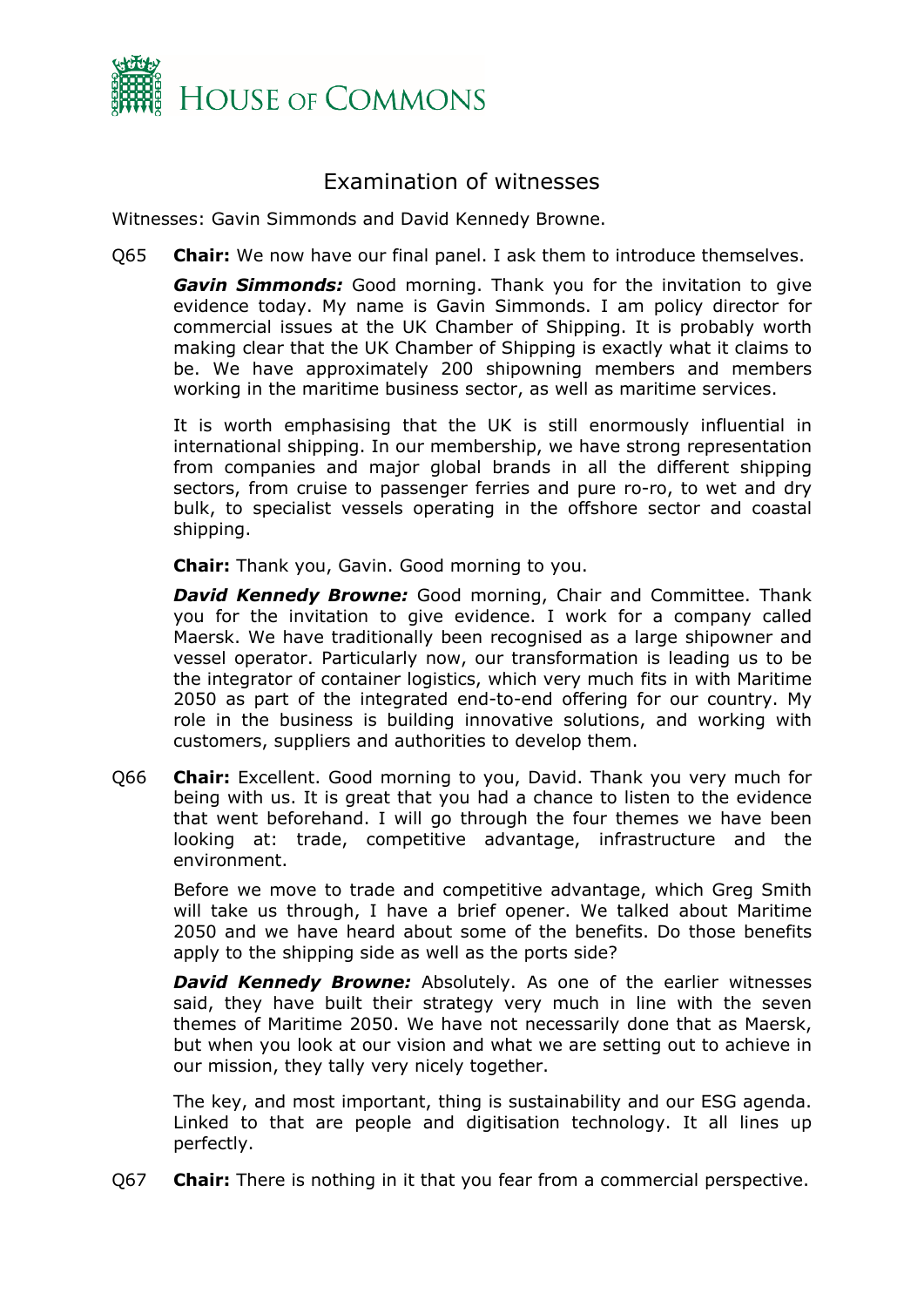

#### *David Kennedy Browne:* No.

#### Q68 **Chair:** Gavin?

*Gavin Simmonds:* Absolutely the same, Chair. The Chamber has been enormously supportive of the Maritime 2050 strategy. We were a founding member of it. We wanted Government to connect up across Departments and deliver a long-term strategy. It became evident in our discussions that that was going to be led environmentally, and that still remains the case and is the absolute imperative. We are very comfortable with the way in which the other themes were both originally expressed and have been followed up consequently. It provides a very resilient framework.

The previous witnesses today commented on the unprecedented structural challenges facing the industry in the experiences of the last three years. I think the strategy has managed to rise above all of that and remain as pertinent and valid now as ever. It is vital that we continue to refresh it. We welcome the Committee's interest.

**Chair:** We are very interested. On that basis, let us start to drill into some of the themes with Greg Smith.

Q69 **Greg Smith:** Good morning. We are in a place where, having left the European Union, we have set our own trade policy for the first time in decades. New trade deals are already being signed around the world. We have seen Australia and New Zealand. There is a lot of talk about India. There is a lot of talk about the United States, perhaps individual states to start with as opposed to the whole country.

Is the shipping industry ready for these new trade deals coming on board, and hopefully a greater movement of goods between the United Kingdom and countries around the world? Within that, we have seen in recent years a shift of the epicentre of supply chains eastwards. How do we rescue that, back more towards the United Kingdom?

*Gavin Simmonds:* The first part of the answer is about the Government's very ambitious post-Brexit, post-trading co-operation agreement work on numerous free trade agreements. We have been, probably as a result of Maritime 2050, continuously engaged with the Government on shipping issues.

Shipping has a number of interests in FTAs. There is often a specific international maritime transport services chapter in an FTA. Various other parts of FTAs are of great significance to shipping, around the movement of people and the ability to set up overseas offices, licensing and taxation arrangements, qualifications and indeed other sorts of commercial licences.

We have been enormously busy with DIT on, I am afraid, a lot of the detail in what are very complicated agreements. I work under a nondisclosure agreement with DIT, as do a number of my colleagues, and I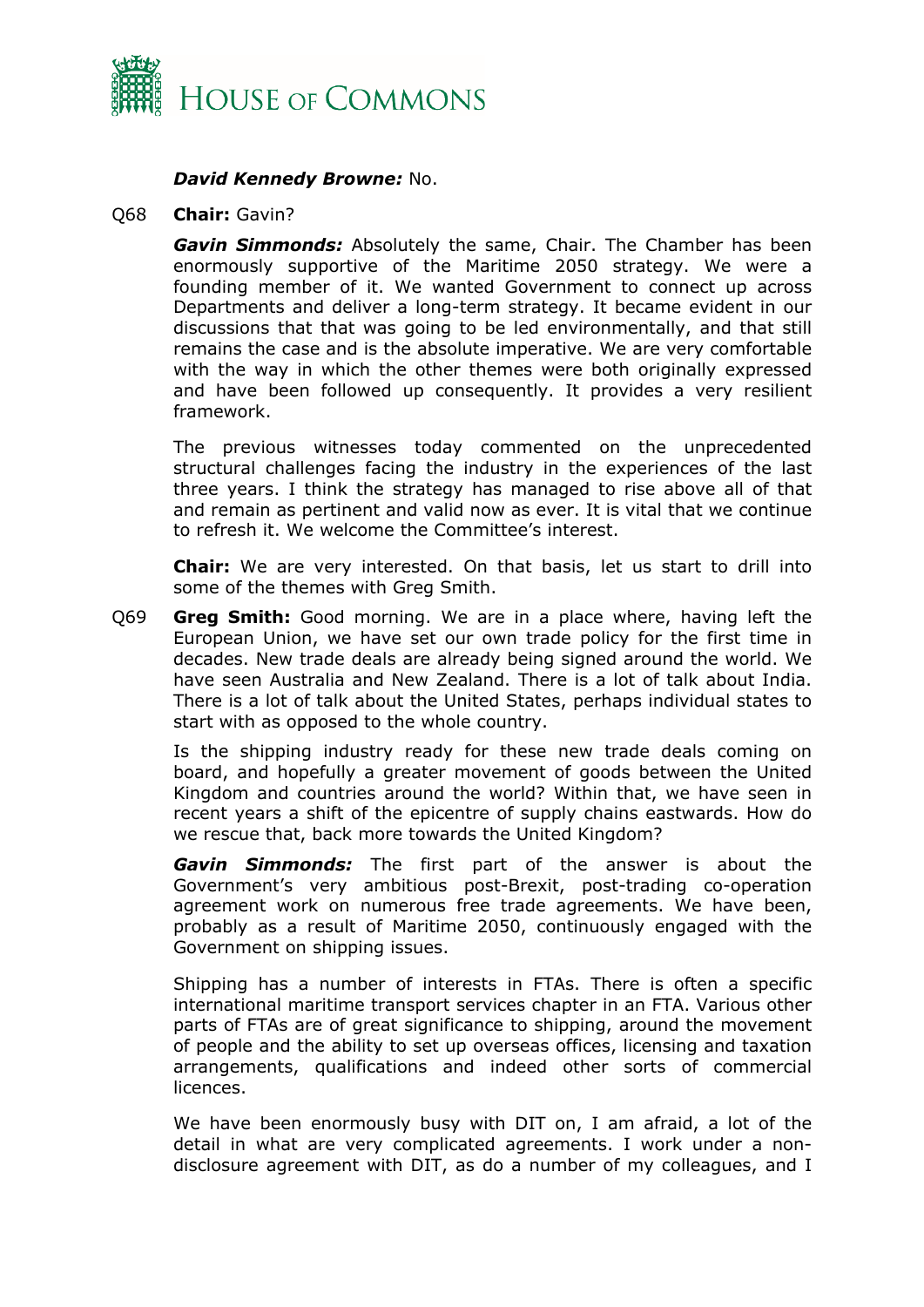

sit on a trade advisory group looking at each individual country negotiation. I also sit on a cross-cutting services thematic group wonderful name; apologies for its length—that tries to pick out some of the smaller issues that feature across sectors, like professional qualifications and mutual recognition, as well as customs and other specialist items.

We feel very well engaged, but it is an extremely ambitious programme. It is fair to say that shipping can be quite a contentious national issue. With the United States and Australia there are very clear established shipping positions that tend to be quite protectionist. We have sought to reduce those protections and build in improvements to the maritime services chapters on what was available to us under the EU agreements that normally covered those trade arrangements.

I think we have done quite well in the last couple of years to find some significant advantages and concessions. We are seeking to do that with every single country. I do not think they are going to translate immediately into enormous volumes, but my colleague will no doubt comment on that. It is very important that we have those freedoms so that UK companies and UK ships remain globally competitive in what is obviously still a global market.

Within that complicated picture we hope to gain particular advantage if we have a very positive agreement with Australia, New Zealand and Canada, where we might even see the return of dedicated services to those sorts of destinations.

Q70 **Greg Smith:** On the point about the epicentre of supply chains having moved eastwards in recent years and some of the new freedoms that you spoke about, is there an advantage to the United Kingdom in being able to pull the epicentre back a bit closer towards us?

*Gavin Simmonds:* It is difficult to see that immediately, but it is very important that we develop the right regulatory environment. Depending on where the environmental agenda takes us, we may find that there is increased use of home sourcing. It may become slightly less popular to source goods from very distant locations, and smaller markets may develop.

Obviously, having recently left the European Union, which would be an illustrative regional market, we are in a very new and different position. I think we have to look at all those opportunities to maximise the UK's benefit from our new freedoms.

#### Q71 **Greg Smith:** David?

*David Kennedy Browne:* I am going to try to answer both parts of the question together, wrapped up in one, because they are so interlinked. Are free trade agreements going to be beneficial for us and for our customers? Absolutely. Are we ready to take on the business that that will generate? Yes, absolutely. Are there problems that could arise as a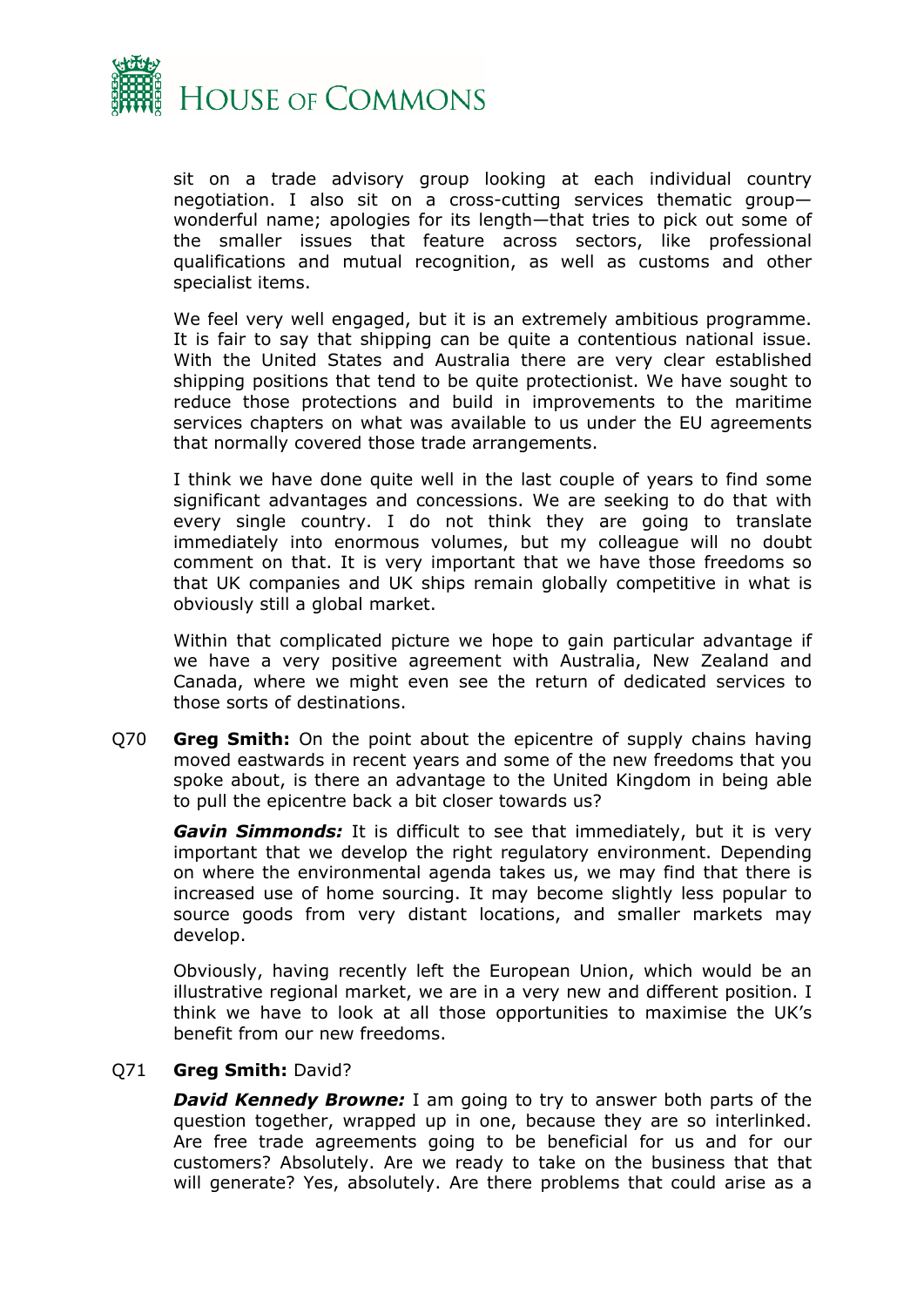

result of other things going on in the world which could hamper that? Yes, absolutely.

When we look at the flow of goods that we have experienced in the past couple of years—I know the panel has already talked about Covid and other related disrupters in the past two years—we have seen different patterns emerging. Before Brexit, when we stood looking forward to some of these new trade agreements, we started to envisage the patterns of trade that we might find. Of course, with Covid, Suez and the other disrupters, those patterns have changed. We have all seen buying patterns change, as well as the flow of goods.

While there are some positives that will come from the trade agreements and the shipping communities able to cope with those—I am speaking in particular from a containerised perspective—there are other factors which can disrupt. What we have also seen with Covid is that many of our customers who had outsourced their supply chains to the far east years, if not decades, ago could not get goods in. On the points that were made by the earlier witnesses about how Covid has affected the market, they spoke about ports or other parts of the industry, and they have all coped admirably, but if there were manufacturers sitting in front of you, or importers of fresh products, they might tell a different story. They have had an incredibly tough time in not being able to get parts, maybe from China.

What we are seeing now is a development towards multi-sourcing, where they still maintain some sourcing in the far east and Asia but try to find some a bit closer, and dual sourcing, so that they do not rely just on one, or even completely near sourcing. Of course, all of that takes time, and you will probably still see with specific commodities that the buying public will be able to have greater choice—an imported model of washingmachine, for example, or one that is locally made, which is now something that is coming back to the fore.

Q72 **Greg Smith:** If I can come back on that, very briefly, as I understand it from a number of businesses I have spoken to, clearly Covid had a huge impact, particularly on getting parts from the far east to the UK, and there is still a much longer lead time to get a container on a ship coming from, for example, China to the United Kingdom. How long do you think it is going to take for that to get back to pre-pandemic order times?

*David Kennedy Browne:* I do not think that we are ever going to see a return to supply chain pre-pandemic. From what I see from the customers we deal with, the ones who are accepting that and changing will be the ones who are more successful because they understand that, while for decades they may have had a reliable supply chain that they could build their automotive manufacturing on without incident, in 2021 they might have had line-shuts four times, which they had not had in the past 20 years.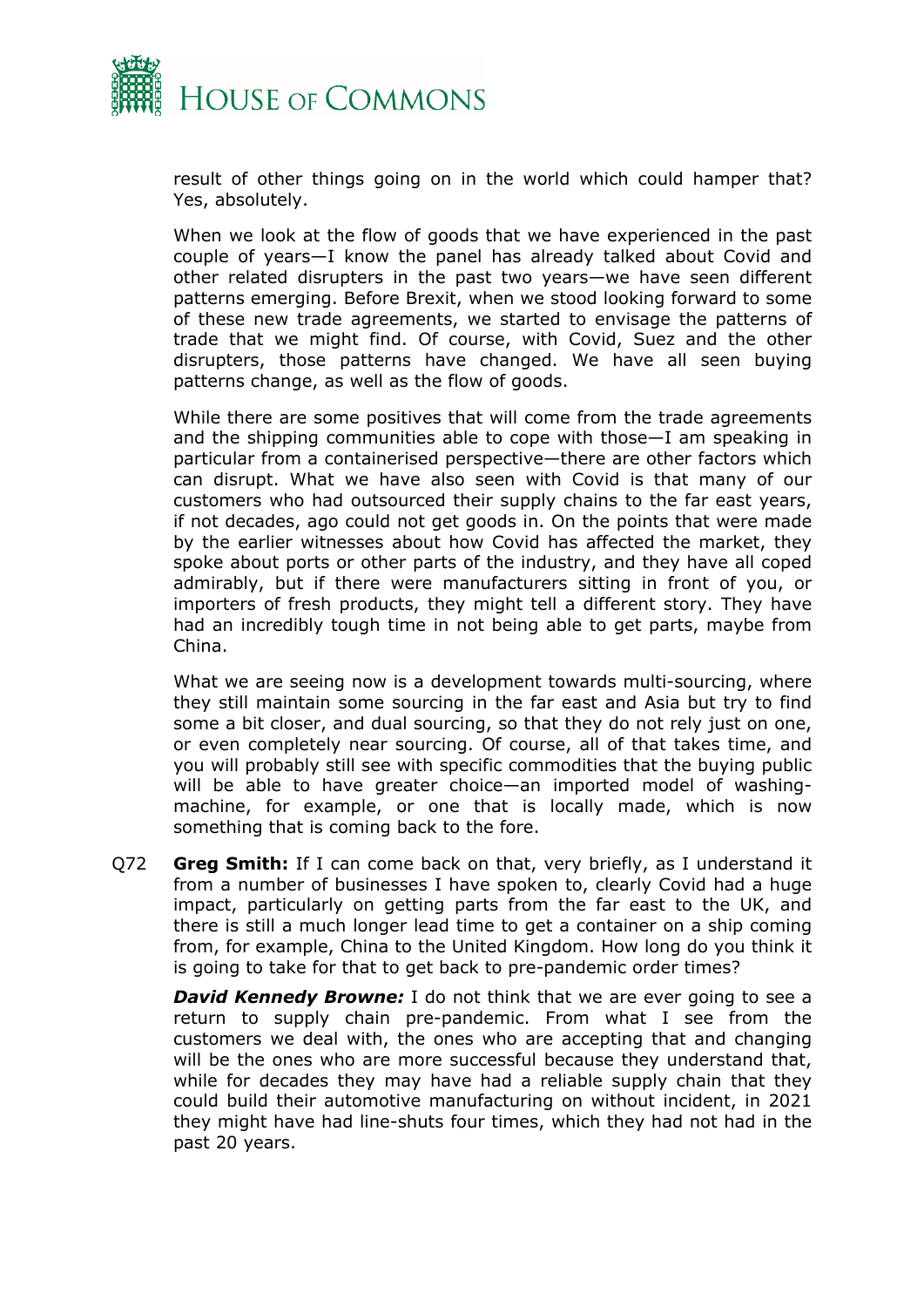

Thinking, "Oh well, when this all blows over we'll get back to the way it was," is not really the most sensible approach. It is understanding agility, having visibility and using technology to understand where the parts are at any given time. It was not just Covid. When the Suez was blocked, as was mentioned earlier, some customers found that they did not actually know where the products were, so they did not know what to speed up and what to slow down. Having visibility through technology will allow them to manage that.

At the moment, or in recent weeks, we have seen an increase of Covid in certain parts of China, so that has delayed things there, although warehouses have still been operational and truckers have still been able to move if they have the requisite documentation.

I can answer that question when we know when Covid is going to die down in each of those locations.

Q73 **Greg Smith:** Fair enough. We will move away from that specific question and talk about the UK's shipping concierge service. How does that aid the UK's competitive advantage, Gavin?

*Gavin Simmonds:* This is a really good and important development and innovation by the Ship Register. To set it in context, which is difficult, the UK register probably lost 30% of its tonnage in the years around Brexit. Shipping companies have three questions when they register their ships. Where do they register the ship? Who classifies the ship technically, and where does the funding, the mortgage, come from?

We had a very settled model within the EU, when we were part of the bigger market that I was describing. It was quite easy to get those three requirements in alignment to decide to flag your ship to an EU flag. The UK was a very good flag. It remains a very good flag, but it does not quite have that wide flexibility and appeal, so it is absolutely vital that we increase its attractiveness. The concierge service is exactly what you would expect in a five-star hotel. It means you are greeted as soon as you come through the door and are shown what the register can offer.

It is vitally important that not only the concierge service but the technical surveyor service, which ultimately delivers the customer service to shipowners, is of the highest possible global standard. That is an area that needs continuous attention. A lot of competitor flags outsource a lot of their technical work to recognised organisations. Those are classification societies. In industry, it is fair to say that those ROs are very often quicker at delivering services than the traditional flag registers. That is the challenge for the UK Ship Register.

The concierge service demonstrates that they are up for the challenge. They are a very important part of Maritime 2050. If I can just make this link, I know that today is not about people and employment, but if we can regenerate a larger, attractive, globally competitive, UK registered fleet, with that will come not only maritime services for London but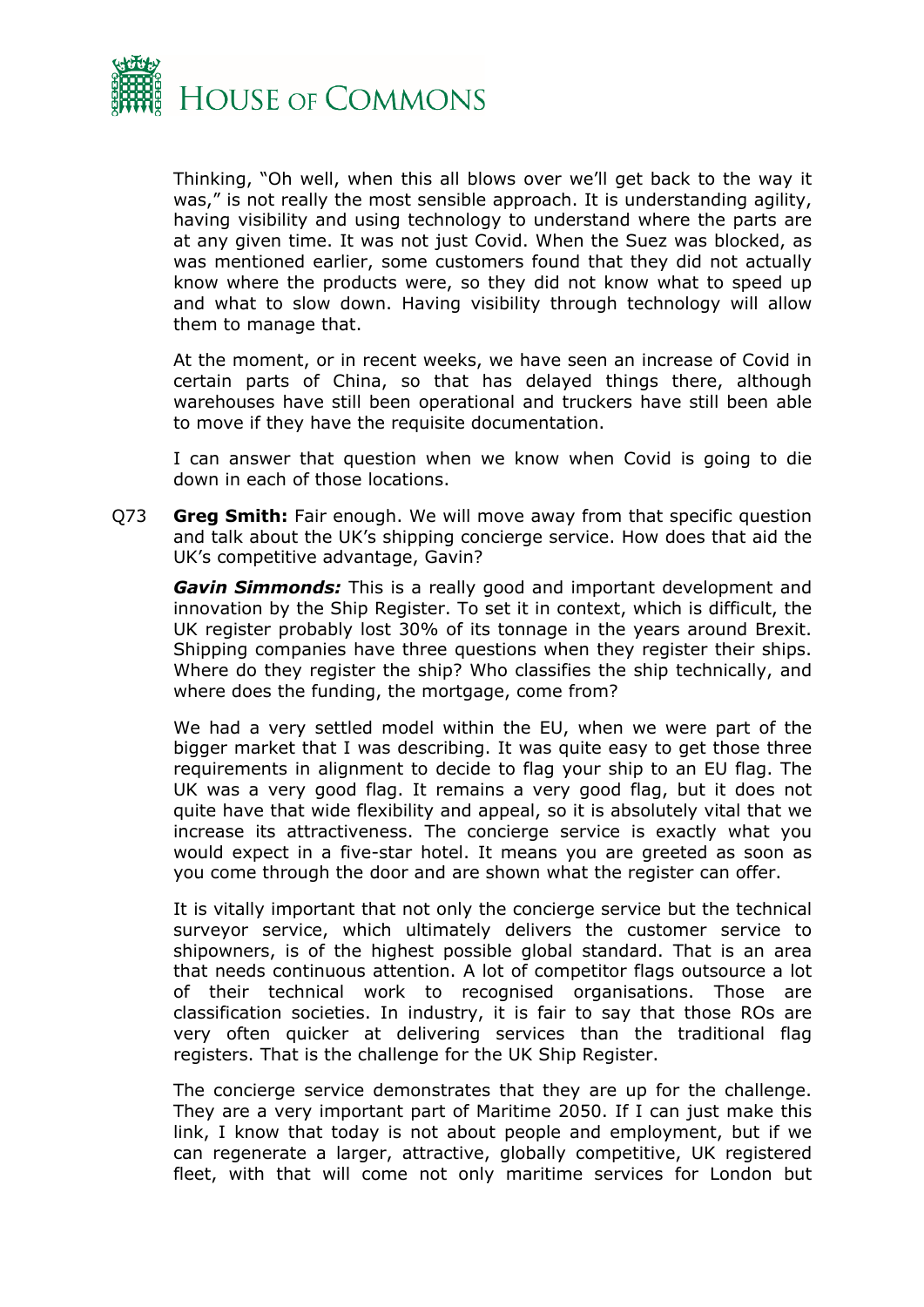

employment, training and quality jobs for seafarers. That is our vision in 2050.

Q74 **Greg Smith:** That is a comprehensive answer; thank you. David, do you have anything to add?

*David Kennedy Browne:* I do not really have anything that I can add beyond that. It is understanding the attractiveness and, by comparison, understanding the attractiveness of certain other flags which might be on a par, discounting the easiest ones. It is understanding what the differences are.

**Chair:** Do you want to cover the smart shipping point as well, Greg? No. I am trying to bring you in too early. I will bring in Grahame Morris to touch on the UK flag and the tonnage tax.

Q75 **Grahame Morris:** Thanks, Chair. You have already touched on the issue that I was going to put to you, Mr Simmonds, in relation to getting more British flagged vessels. We have had both the Secretary of State and the shipping Minister making a clear commitment to more British flagged vessels. Is that realistic? Is your vision, in the answer you have just outlined to my colleague Greg Smith, when you said it was about making the British flag more attractive, based on driving down the wages of the seafarers who would crew those ships?

*Gavin Simmonds:* Not in any part of it. Within the Chamber of Shipping we have the Merchant Navy Training Board. We are committed to optimising training. We are in very close conversations with both the MCA and training colleges around the UK. Again, this has been brought together powerfully by the 2050 strategy.

You are right to identify that the Chamber of Shipping is, to an extent, flag blind. We have to recognise that 60% to 70% of UK shipping income is from international trading vessels that never touch the UK. It is a global industry. It would be preferable and desirable for those to be UK flag, but we cannot insist on that.

Q76 **Grahame Morris:** We had quite an interesting session on 24 March with P&O and Peter Hebblethwaite. He made some interesting statements regarding the wage rates. These were from vessels that were operating out of British ports. P&O, justifiably, have come in for some criticism because of their management practices and recruitment policies.

I want to come on to tonnage tax in a moment. Clearly there are at least two distinct camps. You mentioned the various sectors and the opportunities that Chris Shirling-Rooke mentioned that were presented by the growing offshore sector, if we maximise those for British-based employment. There are companies that are trying to work with the trade unions—I could identify them: Stena Line and DFDS, for example—to reach an agreement about the rates that could be paid. However, P&O Ferries are not unique in not going along that route. Of your 200 members in the Chamber of Shipping, which of those factions is winning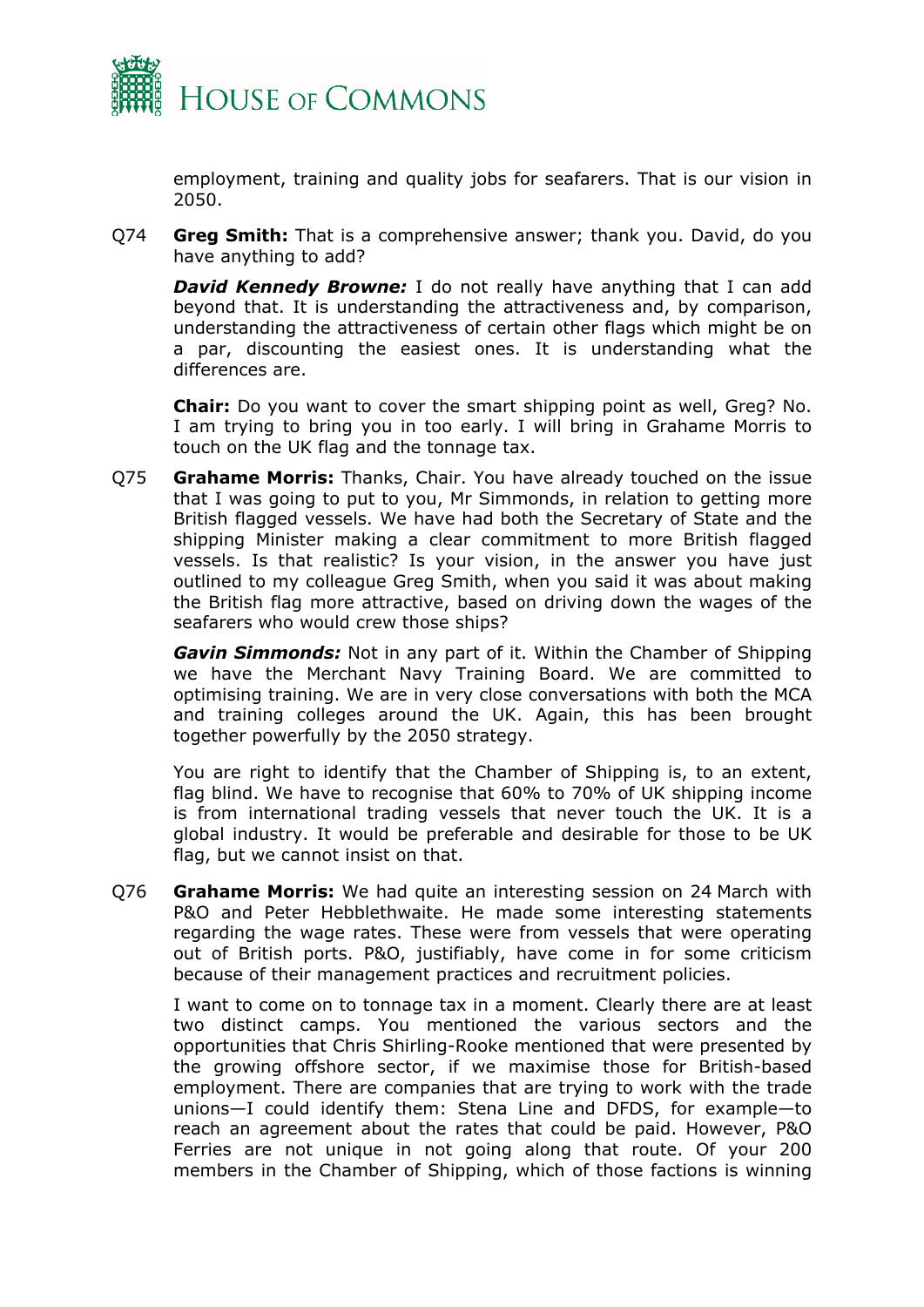

the argument?

**Chair:** Bearing in mind that we are doing people next time, I do not want to get too people-based today.

**Grahame Morris:** You mentioned people, so I wanted to—

*Gavin Simmonds:* It is a fair, if difficult, question. I will try to answer it briefly. There is immense parliamentary and industry attention following the P&O dispute. Yesterday, I had a meeting with the shipping Minister. He said that he was angry and shocked at the behaviour of P&O. That accurately reflects the view of the whole of the Chamber of Shipping.

We are in a very difficult position. We are working continuously with Government to identify a way of implementing the undertaking that the Secretary of State gave about nine measures to improve things. The companies that you mentioned are all in our membership. We are in an advanced stage of delicate negotiation as to how we can address the different models that are operating in the shipping sector. As part of 2050 we are obviously driving towards a high-quality, higher-cost model that delivers real opportunities and increases the number of UK seafarers, but we have to be careful that we do not get prescriptive and extreme over the degree of UK content. Conversations around those sorts of balances are progressing very positively.

Q77 **Grahame Morris:** There were some interesting answers in the earlier panel that you listened to about spreading the cost. We are looking at environment as one of the principal pillars. The unit cost of moving large cargoes by sea makes far more sense than doing similar journeys by road or even by rail. There are similar arguments to be made in terms of getting the maximum value to level up and provide opportunities for the UK, but this is your evidence, and I am not putting words in your mouth. I am just trying to ease this out.

Can we move on to tonnage tax—

**Chair:** David is keen to come in before you go into that.

*David Kennedy Browne: Unlike the chamber, I only represent myself* and our business. On the question of attractiveness being linked to wages, of course that may form part of a decision on what makes something attractive, but it is much more than that. Speaking from our perspective, on our ESG agenda—the environment, social and governance for our business—we will not be successful if we do not look after our people and give them the very best training. I know that we are going to come to people in another session, but I want to underline this point on behalf of a shipowner. We believe that it is vitally important that our people, along with technology, are going to make us successful for the future.

Q78 **Grahame Morris:** David, tonnage tax is a bit of a misnomer. Really it is a tax concession to provide training in the past, just for UK-based officers. The argument is that it should be extended to all seafarers,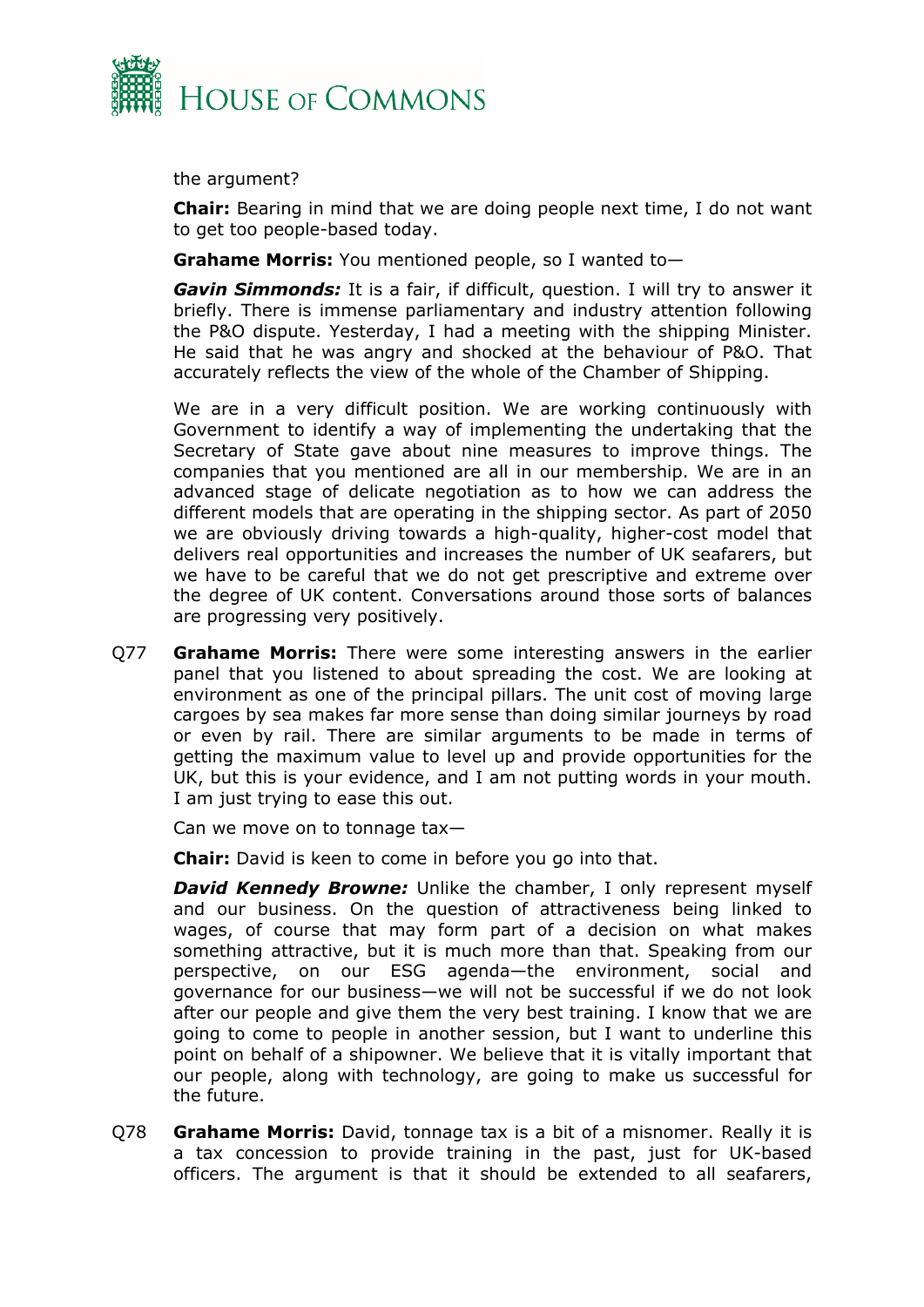

including ratings. Is Maersk one of the companies that benefits from it?

*David Kennedy Browne:* Not currently, no.

Q79 **Grahame Morris:** What changes would you like to see made to tonnage tax? It is a laudable aim. I was really quite impressed by our first witness and the training academy at the port of Tyne. I have never been there, but it sounds just the ticket for identifying areas of deficiency, training people and providing opportunities. Maersk is such a large operation. Is it something that you would be—

*David Kennedy Browne: Absolutely. We will make use of academic* institutions and some of the other things that are available in the country. We also have our own training division which we use for training our own staff, and for training other organisations as well. Perhaps, if we are invited to the future session on people, we could go into that in a bit more detail.

Q80 **Grahame Morris:** Excellent. Mr Simmonds, can I ask your views on tonnage tax while we are in this section? How would you like it changing on behalf of the Chamber?

*Gavin Simmonds:* We were delighted that the Chancellor included an announcement about positive changes to the tonnage tax in last year's autumn statement. There were a number of technical changes consequent on the UK leaving the EU, but there were some small tax improvements that simplified things and made the regime more accessible.

There are two major items of work in which we are involved at the moment. One is to improve the training commitment that you referred to. The other is to possibly extend the tonnage tax to ship management companies. There is a complex area of support companies, business and technical activities around any shipping operation. We find that in global companies the big names are increasingly deciding to centre certain business centres in one location or another to deliver a global model. You might have your crewing, technical and commercial or retail centres in different locations. We are trying to bring that together in tonnage tax so that the UK offering is as competitive as it can be and we do not lose those sorts of companies and services to competitor nations.

**Grahame Morris:** Thank you. I know that time is short. I will hand back to Greg or Gavin.

**Chair:** You can hand back to me. I will bring Greg in on smart shipping, which is what I tried to do prematurely beforehand.

Q81 **Greg Smith:** On the question of smart shipping technology, in the first panel we heard about its importance. We have equally heard, particularly in the written evidence, that the UK commercial shipping sector is somewhat off the pace when it comes to developing this technology. Is that fair, or is the UK further ahead than some of our written evidence suggests? What will it actually take to get the UK shipping sector to use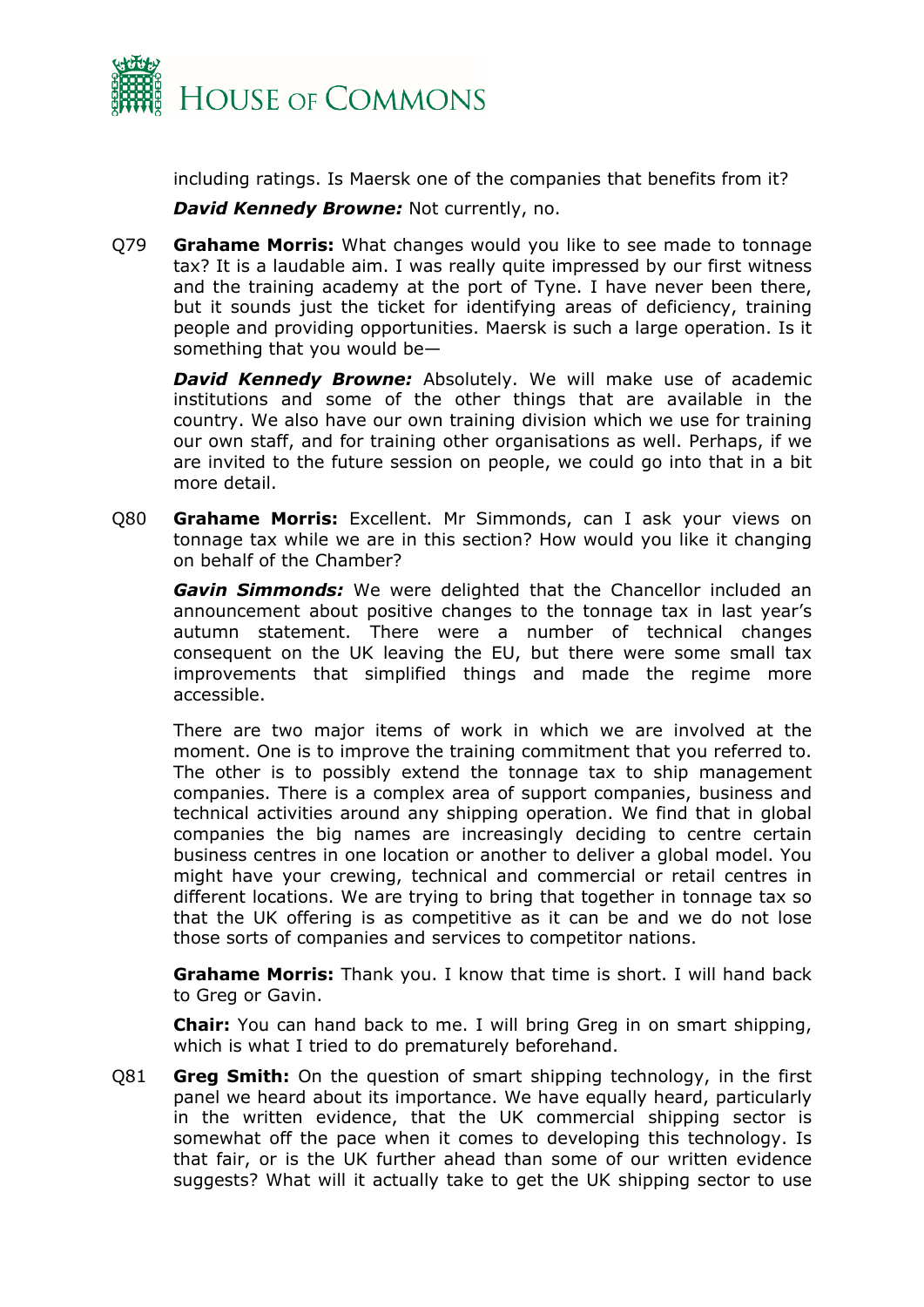

the absolute cutting edge of smart technology, both for a competitive advantage and to be a global leader? Perhaps David, first.

*David Kennedy Browne:* I was looking to Gavin, hoping he was going to answer it.

As I said, technology is one of the key elements for us, along with our people, for success in the future. Although Maersk is known as a vessel operator and shipowner, the technology that we are investing in goes far beyond that and, for many of our customers, will start quite literally at the farm and could end up with the product being consumed at the end point. We manage the information that goes across the whole piece. Equally, we move the physical goods along that journey as well.

We need to achieve a variety of things within that. Some of it is maritime, but a lot of it is outside maritime. From our perspective, we have centred a lot of our IT and tech development here in the UK. We have a very large facility in Maidenhead, which is our global headquarters. Just as Gavin was saying, big organisations like to centre things in places, and we have ours in Maidenhead.

We are talking about blockchain and encrypted ability for moving documents to get cargo moving more freely, but equally we are looking into what it means for our vessels as well. We are very keen to find as many ways as we can of automating processes and functions in the container ships and in our tug fleet. We have a brand called Svitzer which does a lot of ship tugs around the world and in the UK. While, at the moment, we are not looking to expect any autonomous container ships in the close future, anything that we can do to make more efficiencies in the running of the ship, which will then have efficiencies, for example, in fuel consumption, is probably the short-term advantage of where we are looking to take smart shipping.

Looking at tugs, for example, there have been trials of remote control but, again, we are not ready to get to that stage yet. The things that come through, like the sensors that come from car and automotive technology, could equally be put on to tugs to measure proximity and get them working more efficiently as well.

#### Q82 **Greg Smith:** Thank you. Gavin?

*Gavin Simmonds:* That was a very comprehensive answer. I will add a short comment. This is an important part of 2050, but I think it shows that the member organisations of 2050 have areas of tension and disagreement. Smart shipping is being commercially driven, but it is obviously being driven by equipment manufacturers as well. It is great that the UK is strong in that area, and technology is being put forward to meet shipowners' needs and go beyond that.

Shipowners are cautious. They are cautious in terms of regulation. Obviously, ships are operating in a very difficult physical environment, and the safety of seafarers is our absolute priority. It is not easy to swap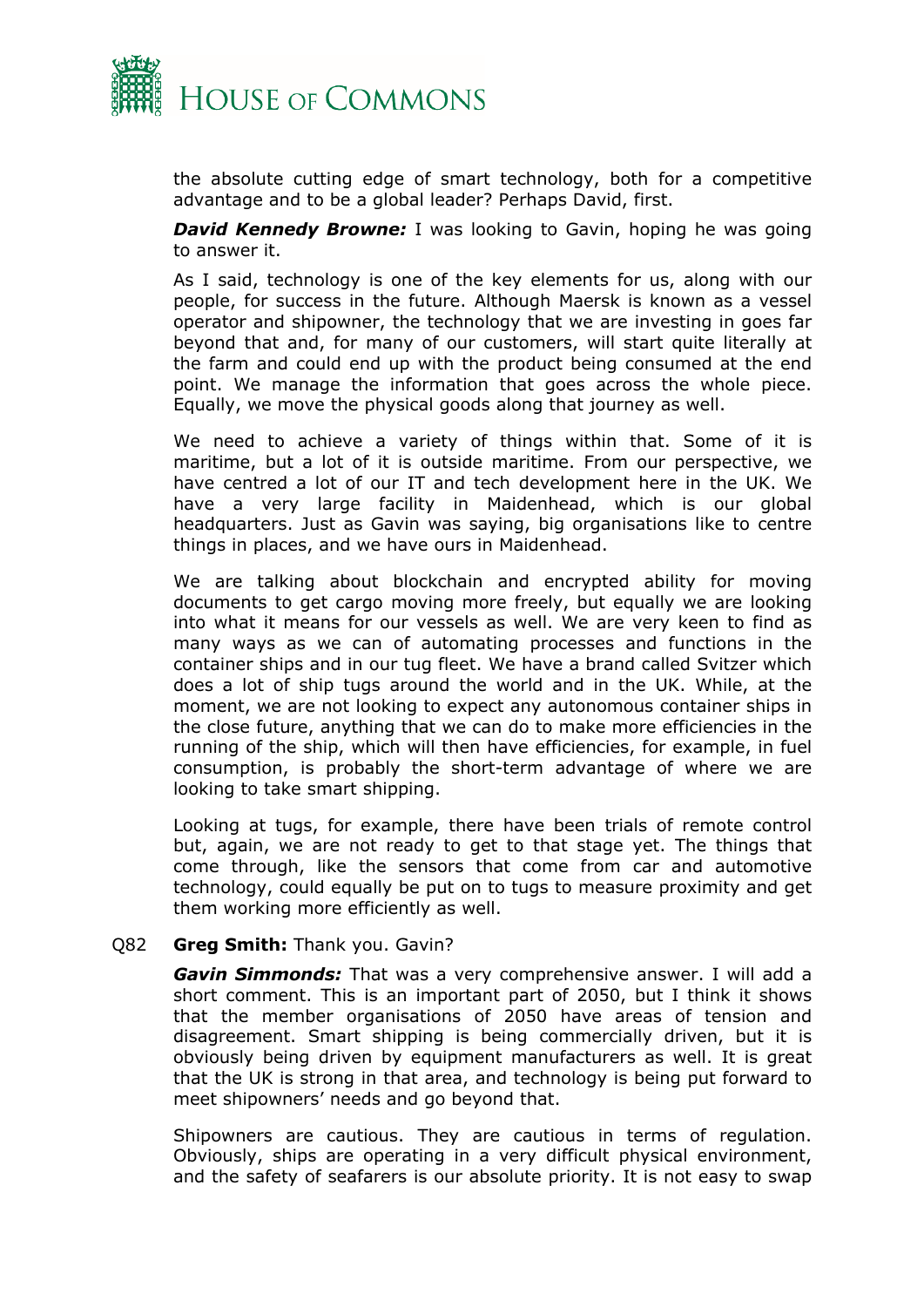

jobs that are difficult professional roles with technology without a good deal of testing and experimentation. We are going through that phase and there are some smart technologies that will be taken up quicker than others.

The challenges around autonomous shipping are absolutely enormous. Whereas there are some functions on board a ship that are best carried out by systems and technology rather than seafarers—unmanned engine rooms are a much safer solution than having mechanics working around machinery all the time—we will be guided by our regulator and probably move quite carefully and slowly in this area. Blockchain and digitisation are much easier. Data exchange is very important.

Q83 **Greg Smith:** That is really helpful. David, I see that you want to come back in. Of the smart technologies that are being developed that are safe and are within either our own regulatory framework or other countries' regulatory frameworks at the moment, can you give me an example of who is out there ahead of the game? What is the functionality? How does it improve commercial viability, safety or time of goods movements?

*Gavin Simmonds:* I cannot give you technical examples, but to try to answer your question, we have a very close relationship with Norway and their shipping authorities. It is a very good model. It is almost as if they have been working with a 2050 strategy for several decades.

Their offshore sector is very well connected to their regulator, so they are able to get approvals to do things and perform offshore activities in different ways probably faster than we can in the UK. Interestingly, we argued for a particular paragraph in the Norwegian FTA that allowed an exchange of information. Those are the sorts of joint ventures with other countries where we can develop best practice around incorporating technology in all the things we do.

Q84 **Greg Smith:** That is really helpful. David, you want to come back.

*David Kennedy Browne:* To answer the previous question as well, perhaps I could write to you with examples of some of the pilots that we have done.

The point I was going to make was to draw the link between smart tech and making the UK an attractive flag. Linking it to your future session about people, this is going to mean, as Lucy said earlier this morning, that the people we need to recruit will be very different sorts of people from the people who were recruited when we came into the industry. With smart tech, and as the legislation, governance and even fuels change, we will need to bring into the sector a very different sort of person than perhaps we have done historically. That links all those pieces together.

**Greg Smith:** Perfect. Thank you.

**Chair:** The last section—we have touched on it—is the environment with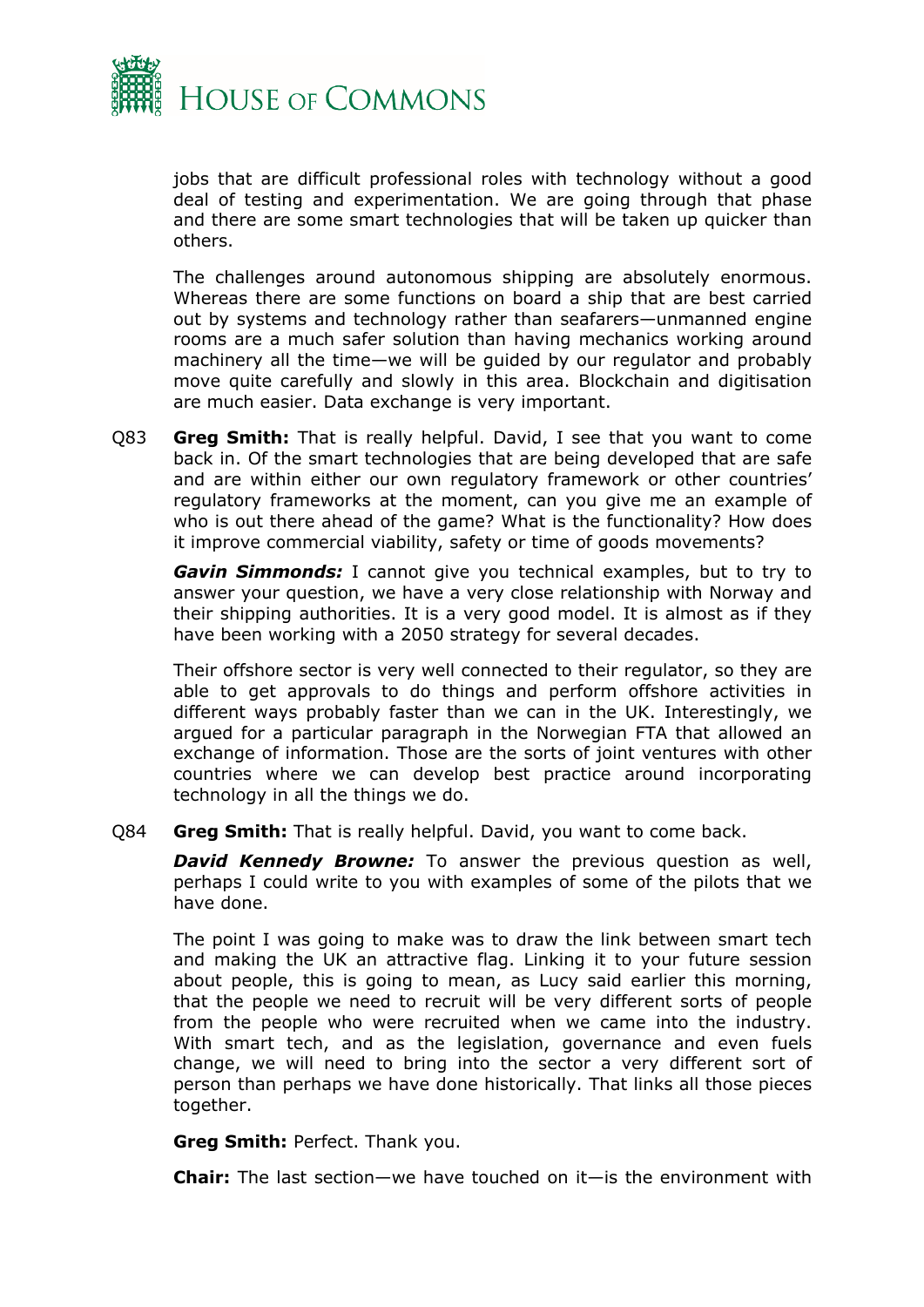

Gavin Newlands.

Q85 **Gavin Newlands:** I will start with the same question that I asked the last panel. The clean maritime plan is being updated, hopefully this year, but that remains to be seen. What would you like to see changed in it? Is there something that is not in the current plan that you would like to see in the updated version, or is there something that needs changing?

*Gavin Simmonds:* I am not aware that we require any changes to the clean maritime plan. Again, 2050 has brought us together with the Department for Transport. We are working very closely with them. The UK Chamber of Shipping was the first national shipping association to publicise its ambition to achieve net zero by 2050. We did that ahead of last year's November COP. Since then, other national and international associations have followed suit. We are almost playing catch-up between the national and international agenda at IMO. At national level, my understanding is that the clean maritime demonstration plan is delivering on national commitments, and we are working with MCA on that. I do not think there are any shortcomings.

Q86 **Gavin Newlands:** The Committee visited IMO and had a good discussion about the international targets and the IMO updating targets. From the Maersk point of view, are there any changes to the UK domestic clean maritime plan, David?

*David Kennedy Browne:* If I can be as cheeky as my colleague from the last session, it would be just to change some of the agility in the vernacular. You said just a moment ago, "if we can get to it this year." I think we really, really need to. If we do not make changes in this decade, we are not going to make it. As Gavin said, the direction is there; we just need to speed it up. It is very much the direction in our business to have zero greenhouse gases. We have actually just increased our ambition levels from 2050 to 2040, so we are making those changes now. Our first vessel to burn green methanol will be sailing next year. In the following year, we will have another dozen, much bigger, vessels.

The difficulty we have had with that is that we have not had the fuel. We had to go out and create the fuel and the ships. The fuel companies did not have the fuel because nobody was building the ships, and nobody was building the ships because there wasn't the fuel. We are trying to get the snowball going. If we do not make those changes in 2023 or 2024, we are never going to get to 2040 in our case, or 2050, so I encourage haste.

Q87 **Gavin Newlands:** You mentioned the ship. This is not something I personally ascribe to, but some people think that in a transport decarbonisation strategy—the DfT's strategy—perhaps from the maritime point of view, the focus is too much on ship emissions. Would you agree, or is that an unrealistic point? What else do you think we could be looking at in maritime to make these savings?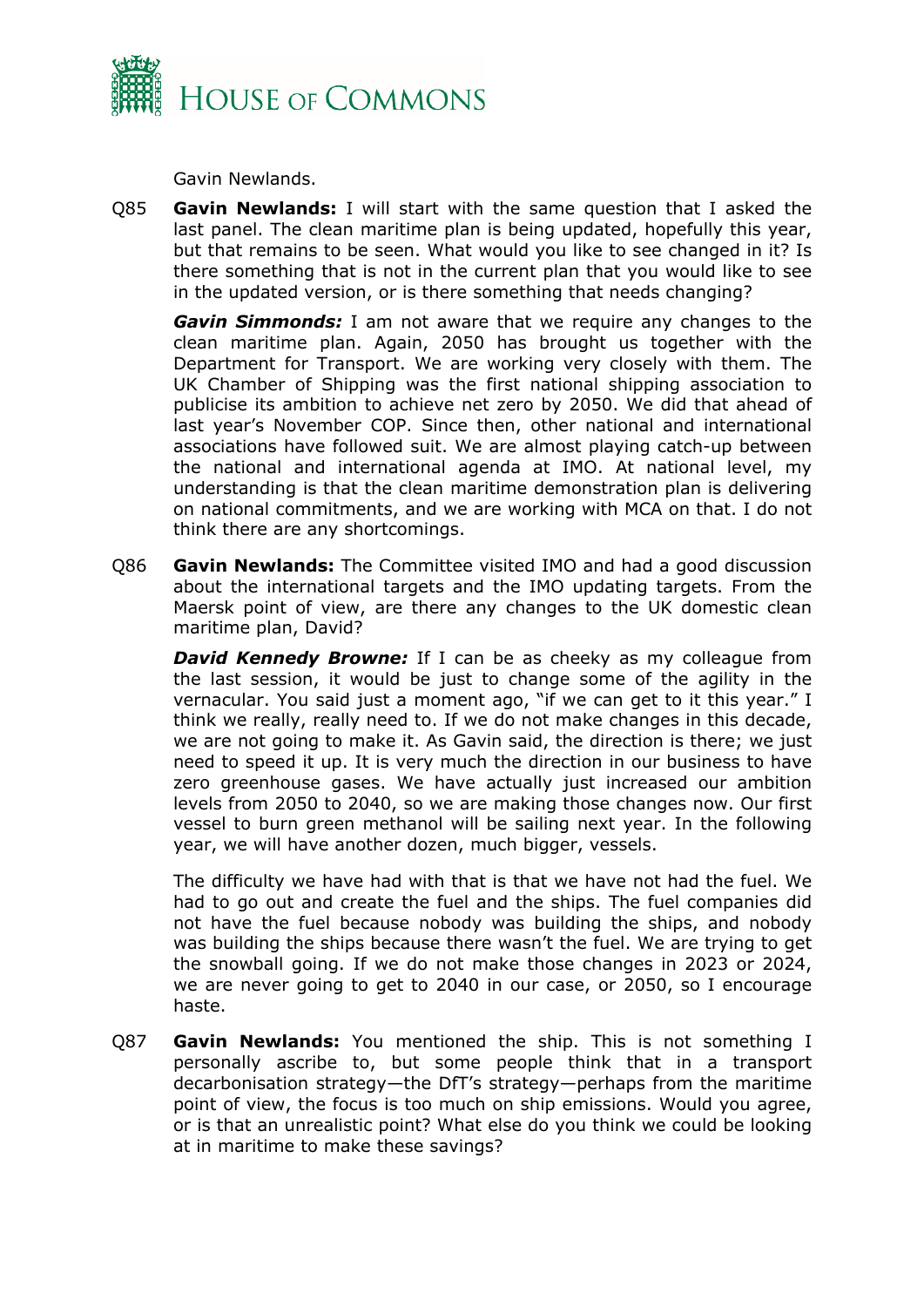

*David Kennedy Browne:* I think it is across the piece. Yes, in the shipping industry I think some of the information that was shared at COP26 was that, globally, the shipping industry makes 3% of carbon emissions. That is in itself huge. Beyond that, onshore, we have seen terminals operating at and setting targets for zero emissions. I think I am right in saying—I might need to write to you with evidence to prove it that one of the terminals we operate from in the UK had a day or a week recently when they had completely used renewable energy. It is achievable. It is beyond ship; it is onshore.

From our perspective, as I laid out earlier, we are looking end to end. We want to make sure that we can have green lanes right from origin through to destination. We talked about freeports earlier in the day. We are looking at having rail links where we can move 60 boxes on a train rather than 60 boxes with 60 drivers to get inland to a freeport, where we can then distribute them with electric trucks, for example. To do that we need to link all the pieces of infrastructure together. It all comes back to the emissions as well.

Q88 **Gavin Newlands:** To move to the Clydebank declaration from COP26, we were told there would be at least six decarbonised shipping routes by 2025. Are you aware of any progress on that at all?

*Gavin Simmonds:* We supported the Clydebank declaration and we have been working on it with DfT since November last year. It obviously has a broad membership. There are Canadian and US projects happening already. We are in the second phase. We are fortunate in the UK because, obviously, the other signatories are at the other end of our shipping route. There are neighbouring and EU countries. We are in the middle stage of a discussion about which routes realistically can become green corridors.

We know that the actual ship voyage—the marine part of shipping—is difficult to decarbonise, so that will take time, but we think the Clydebank declaration is a really good mechanism. We are setting up a group to share international knowledge around implementation.

Q89 **Gavin Newlands:** Do you think it is doable, David? Will there be at least six routes by 2025, or is it unrealistic?

*David Kennedy Browne:* It is certainly possible. When we look at our ambitions, which are slightly further out, to 2030, we will have reduced our greenhouse gas emissions on the ocean by 50% from a 2020 baseline, and by 70% at our terminals; around the world we are involved in terminal business as well. By 2030, it is our ambition that a minimum of 25% of all the cargo that we move will be completely with green fuels. I am talking on a global basis. Whether or not we can narrow that down in 2025 to those six lanes particularly being green, hopefully it will all add up to delivering that sort of thing.

Q90 **Gavin Newlands:** Obviously, the green shipping corridors require willing